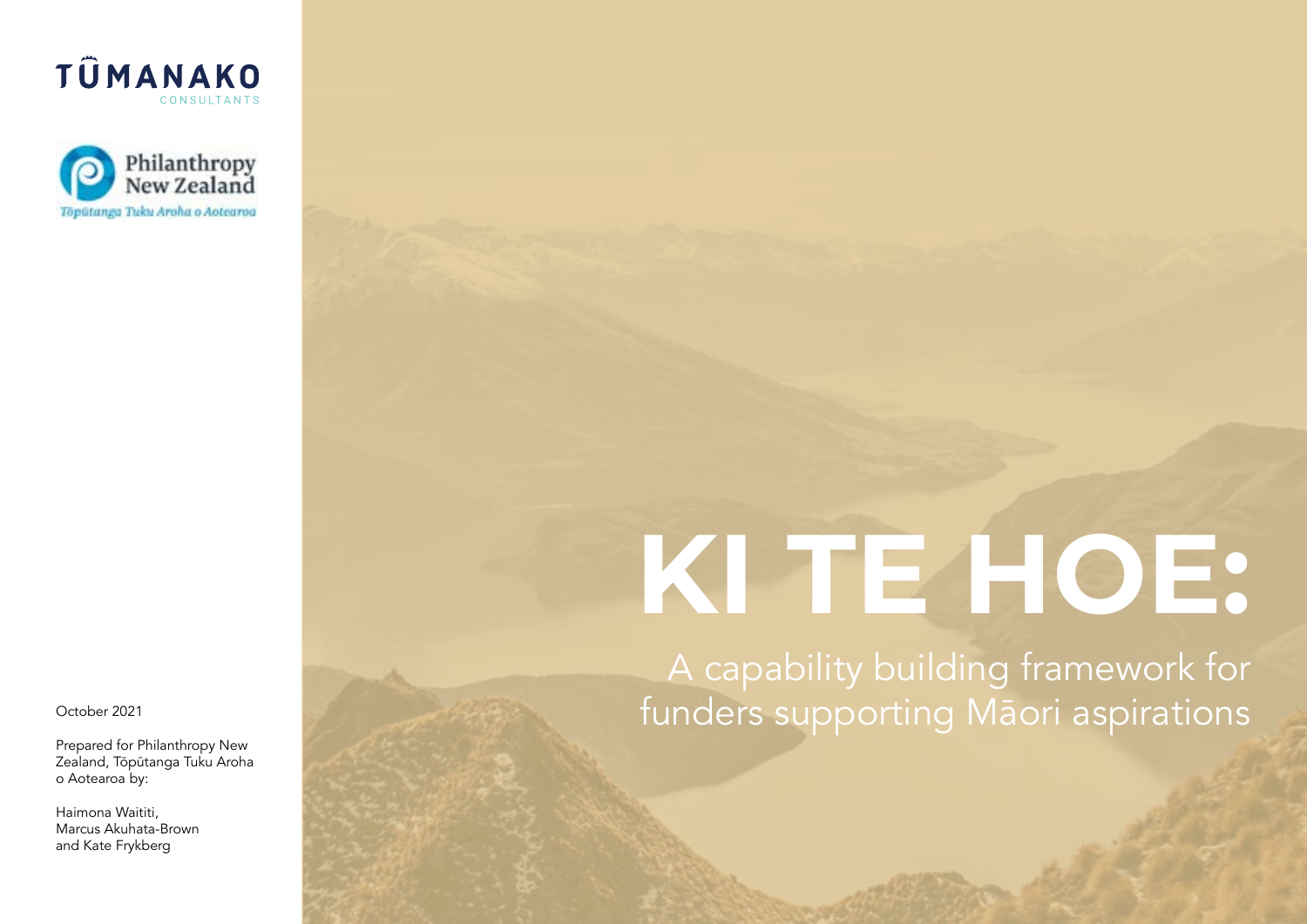### **CONTENTS**

| <b>About this document</b>                                                                                                                                                                                                     |  |                                                     |           |                                                                 |           |   |
|--------------------------------------------------------------------------------------------------------------------------------------------------------------------------------------------------------------------------------|--|-----------------------------------------------------|-----------|-----------------------------------------------------------------|-----------|---|
| <b>Context</b>                                                                                                                                                                                                                 |  | and the contract of the contract of the contract of |           | $\bullet$                                                       | $\bullet$ |   |
| a) What it looks like to engage and support Māori aspirations in a mana-enhancing way                                                                                                                                          |  |                                                     |           |                                                                 |           |   |
| b) Why supporting Maori aspirations well matters .<br>the control of the control of                                                                                                                                            |  |                                                     |           |                                                                 |           | 5 |
| c) Where philanthropy and grantmaking is at currently<br>the contract of the contract of the                                                                                                                                   |  |                                                     |           |                                                                 |           | 5 |
| <b>The Voyage</b>                                                                                                                                                                                                              |  | the control of the control of the                   |           | <b>Contract Contract Contract Contract</b>                      | $\bullet$ | 6 |
| a) Getting ready for the voyage                                                                                                                                                                                                |  |                                                     |           | the contract of the contract of the contract of the contract of |           |   |
| b) Finding our crew by the contract of the contract of the contract of the contract of the contract of the contract of the contract of the contract of the contract of the contract of the contract of the contract of the con |  |                                                     |           |                                                                 |           | 8 |
| c) Seeking the Pae Tawhiti (Seeking the far horizon) .                                                                                                                                                                         |  |                                                     |           |                                                                 |           | 9 |
| <b>Helpful resources</b>                                                                                                                                                                                                       |  | $\bullet$                                           | $\bullet$ |                                                                 | $\bullet$ |   |
| <b>Next steps</b>                                                                                                                                                                                                              |  | $\bullet$                                           | $\bullet$ |                                                                 |           |   |
|                                                                                                                                                                                                                                |  |                                                     |           |                                                                 |           |   |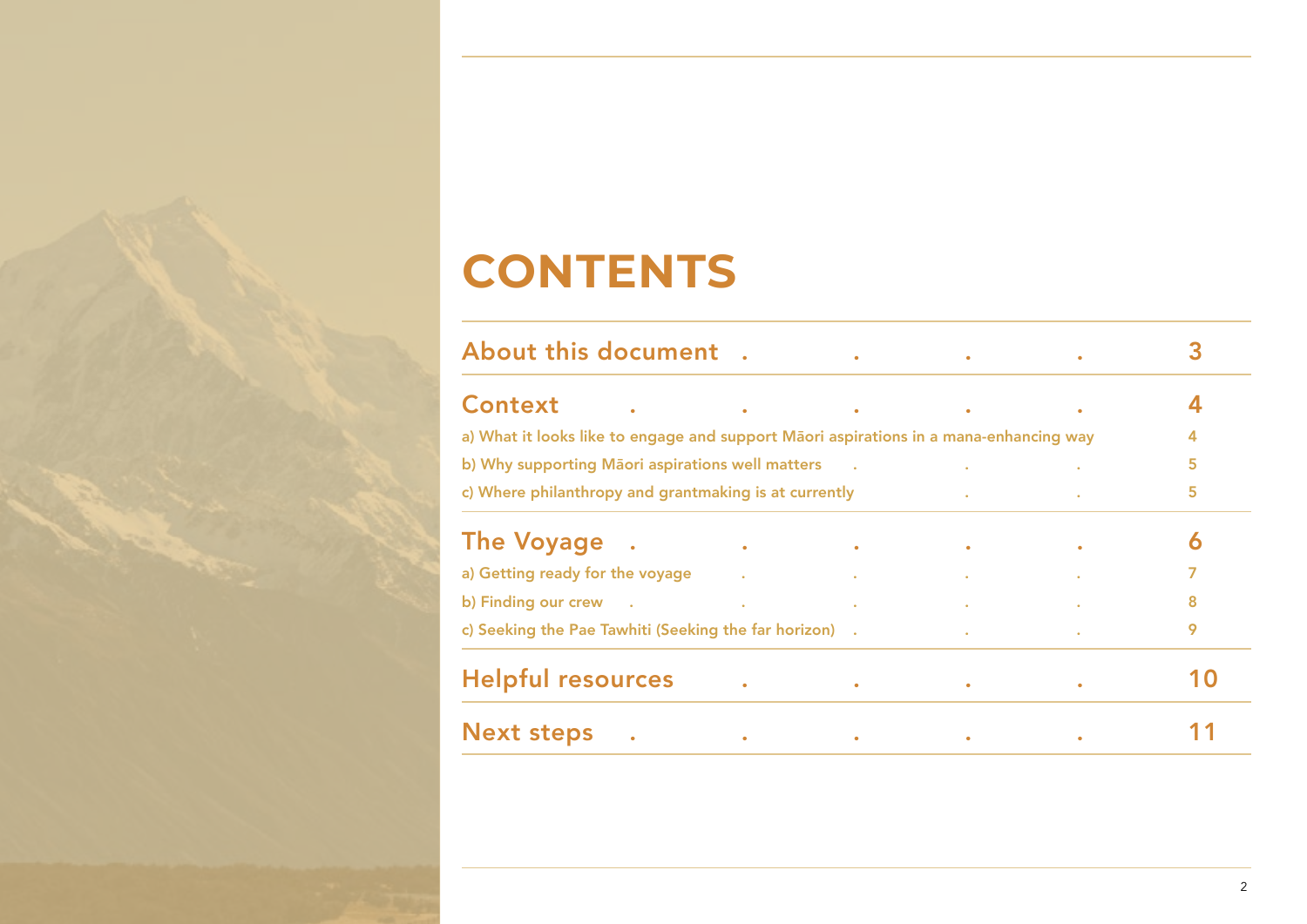## **ABOUT THIS DOCUMENT**

Ki te Hoe is a project commissioned by Philanthropy New Zealand (PNZ) in late 2020 to build the capacity and capability of funders to engage and support Māori aspirations in a mana-enhancing way. Many PNZ members have expressed a commitment to do this and are seeking pathways to implement.

This document provides practical guidance to funders who want to undertake this journey, and section 3 lays out what this voyage of discovery might look like, including the stages and commitments involved, and the practical tools which can help.

This work was undertaken by Haimona Waititi, Kate Frykberg and Marcus Akuhata-Brown, and was developed following a series of focus groups including Māori working in philanthropy, kaupapa Māori organisations who seek funding and trustees and managers of funding organisations. Key steps included:

- An initial focus group with members of Te Kāhui Pūmanawa, representing Māori working in philanthropy and grantmaking.
- A second focus group with kaupapa Māori organisations who have recently requested funding from philanthropic organisations.
- A third focus group with managers and trustees of philanthropic organisations.
- A final workshop where all previous attendees were invited back to review and refine the initial findings.

Thank you to everyone involved in Ki te Hoe's development, particularly the people who gave their time and wisdom in the focus groups.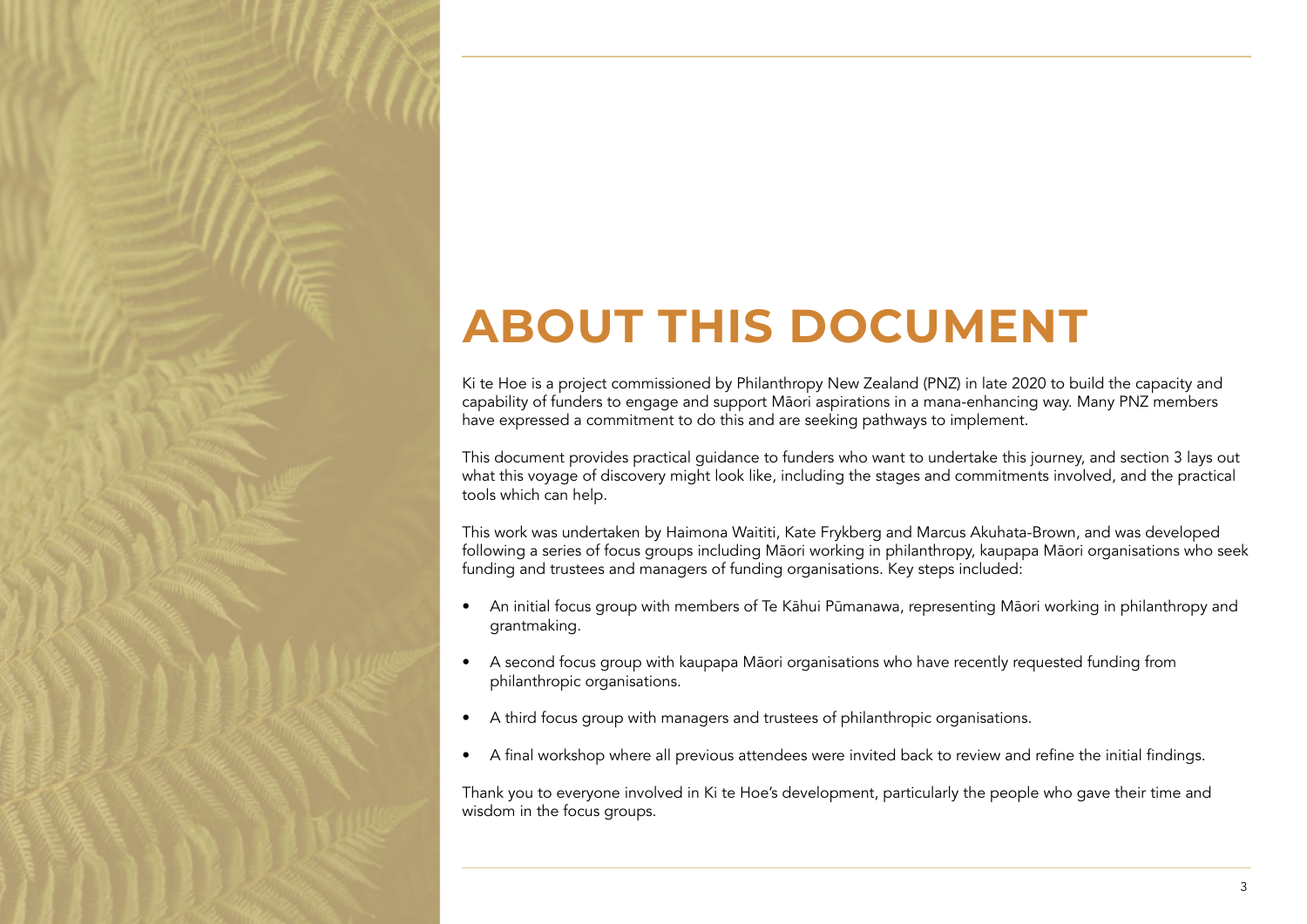# **CONTEXT**

### a) What it looks like to engage and support Māori aspirations in a mana-enhancing way

From our focus groups, we found that a funder who engages and supports Māori aspirations in a mana-enhancing way will:

- Be driven by values like respect, equity, partnership and trust. They will recognise and support Rangatiratanga and will want to contribute to building the Aotearoa of tomorrow.
- Build relationships with Mana Whenua and Tangata Whenua which are long-term and reciprocal, where power is shared, and where people and communities are supported to be the best version of themselves, as determined by them.
- Appropriately fund strengths-based, kaupapa Māori approaches. Funding is flexible, multi-year and driven by community strengths and aspirations rather than preconceived ideas of what is needed.

On the other hand, a funder who engages and supports Māori aspirations in a mana-enhancing way will NOT be controlling, transactional, impersonal, and process-driven. They will have done their own homework rather than requiring Māori to explain tikanga 101, and engagement will be much deeper than a lip-service, tick-box exercise.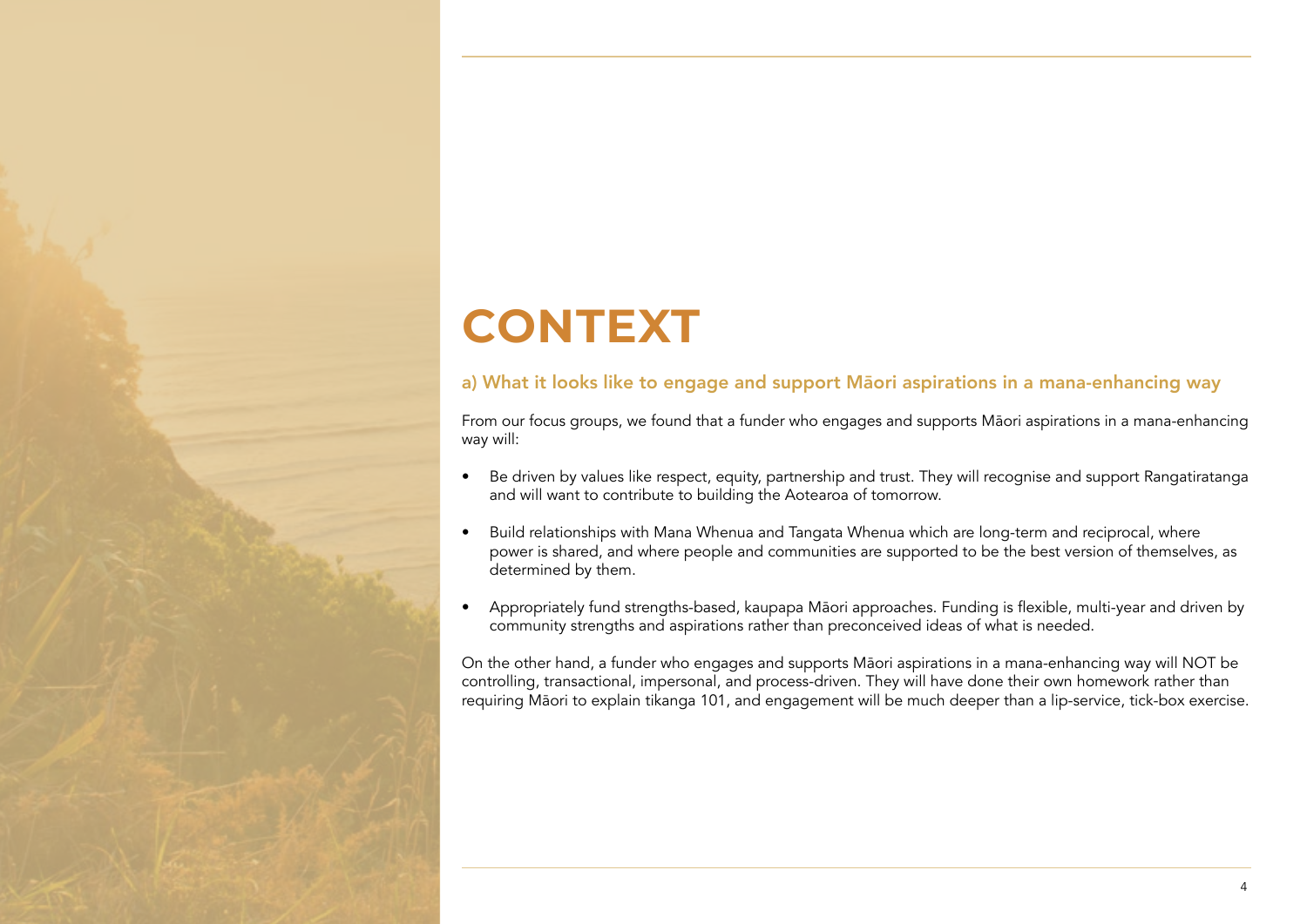#### b) Why supporting Māori aspirations well matters

Why go on this journey? Here are some of the reasons why funders might want to improve the way in which they engage and support Māori aspirations:

- The Worldview lens: There is much that can be learned from the Māori worldview and many relevant social, environmental and economic initiatives happening in Te Ao Māori using Māori knowledge bases that can be relevant and effective for all living in Aotearoa. Often, we are more accepting of imported models and structures from overseas without considering what is already in our backyard.
- The Nation-building lens: What does the Aotearoa we are building for our children and mokopuna look like? Does it deliver on the intent of Te Tiriti and embrace both Te Ao Māori and Te Ao Pākehā? Is it a place that cares for both planet and people? And what role might funders have in helping to build this?
- The Treaty lens: Our nation is founded on a principle of partnership between Māori and non-Māori as expressed in Te Tiriti o Waitangi. What might partnership look like for funders?
- The Reparation lens: Uncomfortable though it is to consider, most wealth in Aotearoa comes at least indirectly from the transfer of 95% of Māori land to non-Māori, as well as the systematic dismantling of Rangatiratanga. Government treaty settlements return about 2% of the value of what was lost, so what might the role of non-government funders be?
- The Needs lens: Māori are over-represented in negative social statistics, therefore it is helpful for any funder wishing to address social issues to consider how they can appropriately support Māori.

#### c) Where philanthropy and grantmaking is at currently

Historically philanthropy and grantmaking has not supported Māori aspirations well, and this was reinforced in the focus groups run to inform Ki te Hoe. Attendees were asked to rate their experience of the philanthropic sector out of 10 in terms of 'how well do philanthropic funders engage and support Māori aspirations in a manaenhancing way?' Although the sample size is small (43 attendees across the four focus groups), the results are interesting:

- The average rating for how well funders engage and support Māori aspirations is 4.2 out of 10.
- Non-Māori focus group attendees rated funders a little higher 4.6 out of 10 while Māori rated funders a little lower at 3.7 out of 10.

Staff and trustees of funding organisations who attended the focus groups were also asked to rate their own organisation out of 10 on this same question. The average overall rating was 4.4 out of 10. Trustees and managers generally gave their organisation somewhat higher ratings, while Māori staff members were generally less positive, with average ratings of 5.25 and 4.0 respectively.

In summary, philanthropy still has a long way to go on the journey to support Māori aspirations in a mana-enhancing way.

That said, the Ki te Hoe project encountered considerable interest and enthusiasm from PNZ members and from PNZ itself for making this journey. The timing for Ki te Hoe feels right, and below is some guidance and tools that might be useful.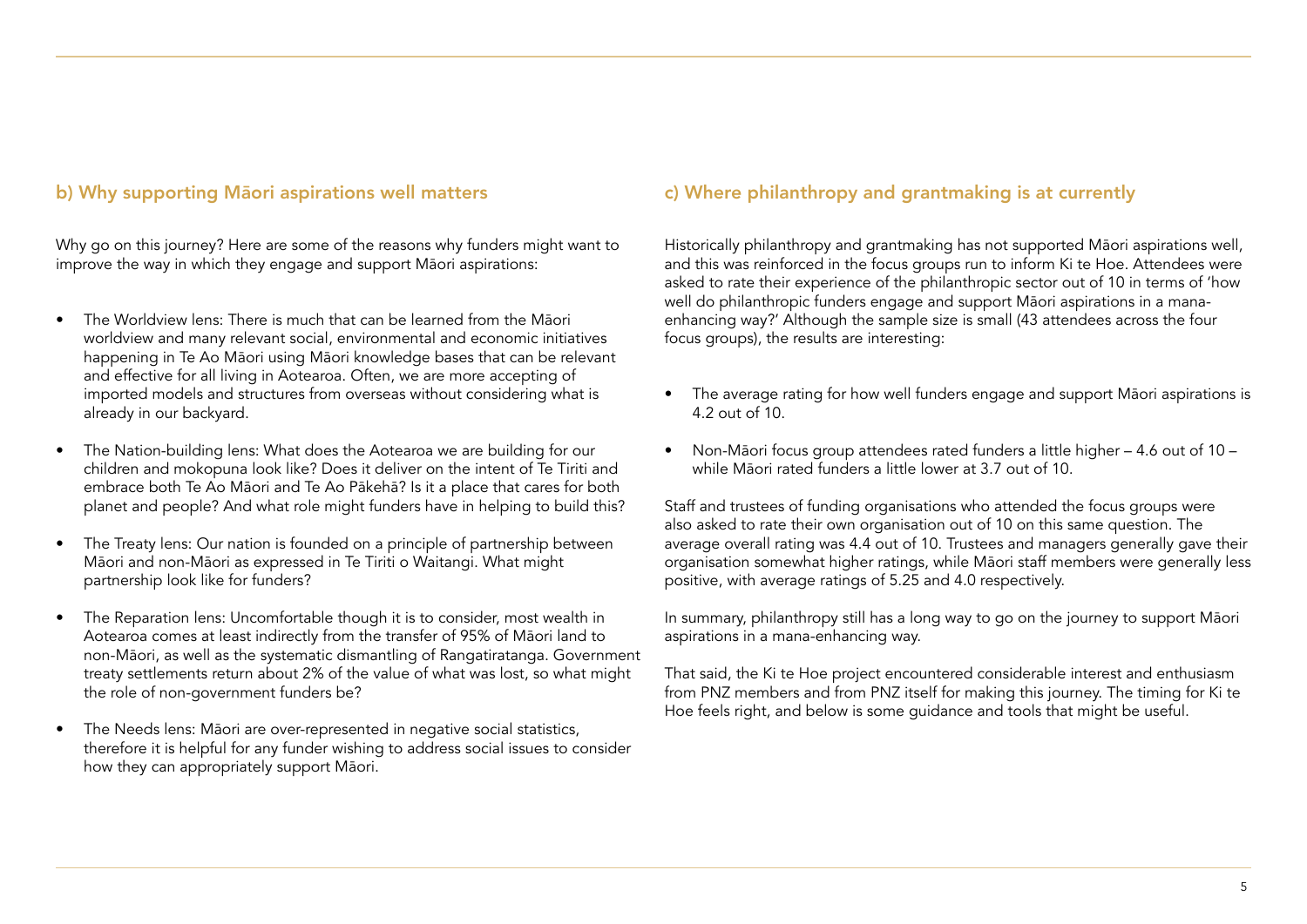### **THE VOYAGE: How to engage and support Māori aspirations in a mana-enhancing way.**

Developing funder capability to engage and support Māori aspirations in a mana-enhancing way is like a long voyage to a far horizon which none of us have yet visited. This far horizon is a very different way of doing philanthropy where power and resources are equitably shared, and which is appropriate for this land of Aotearoa New Zealand.

All voyages require good preparation and the right people guiding the vessel, so we have divided this journey into three stages:

a) Getting ready for the voyage

b) Finding our crew

c) Seeking the Pae Tawhiti (Seeking the far horizon).

Each of these stages, in turn, involves a number of commitments which funders wishing to support Māori aspirations should consider making.

The table below describes the stages of the voyage, the commitments required in each stage, and actions to take. It's also worth noting that the stages below do not necessarily need to be done sequentially. Additionally, the suggested helpful resources are a starting point only; over time we will be adding more options.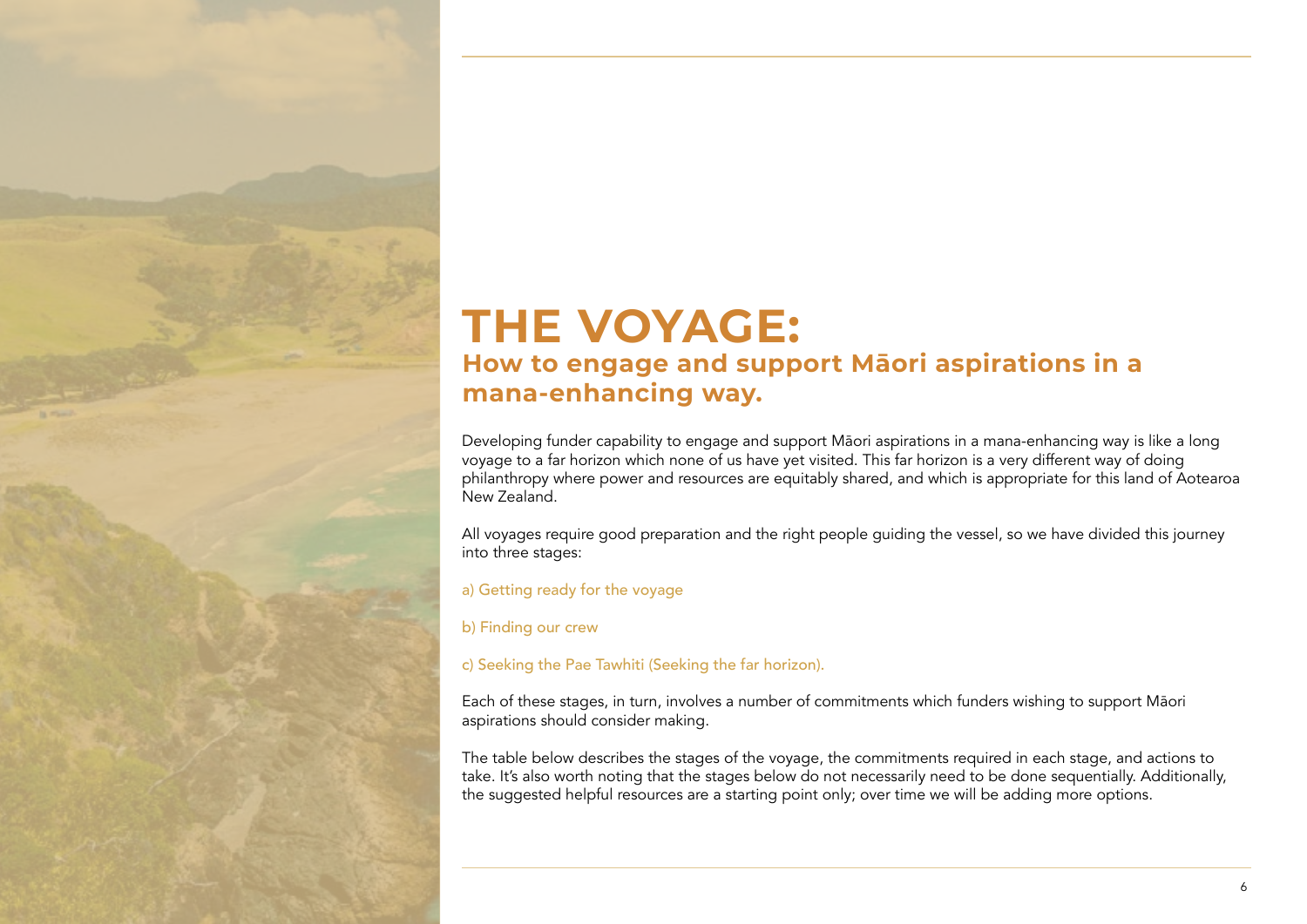#### a) Getting ready for the voyage

Just as beginning a voyage requires knowledge, resources and planning, getting ready to become a funder who supports Māori aspirations in a mana-enhancing way requires funders to look carefully at their levels of understanding, attitudes and readiness. Note: Quotes in the following tables came from participants in focus groups held as part of the development of this framework.

#### COMMITMENTS TO MAKE ACTIONS TO TAKE ACTIONS TO TAKE

#### i) Learn more history:

Funders should have an overall understanding of Aotearoa New Zealand history, the history of their region and the role of Te Tiriti o Waitangi in order to effectively fund initiatives to build our collective future.

"There's not enough understanding of Te Tiriti for both staff and trustees equally."

ii) Recognise and transform personal and structural bias and racism:

Addressing personal biases and racism is "like dental hygiene – an ongoing process requiring regular maintenance" – or so says Vietnamese American blogger Vu Le. Funders should honestly explore the attitudes and the systems within which they operate.

"Our own biases and our Pākehā worldview are barriers – how do we overcome that?"

#### iii) Build understanding of Te Ao Māori and the skills to engage appropriately:

It is important for funders to have an understanding of Māori values and tikanga, to use correct pronunciation, to understand the challenges of the Treaty settlement process and ideally to have some basic knowledge of Te Reo Māori.

"It is not mana-enhancing to constantly explain Māori tikanga 101."

- 
- Ensure that all new trustees and staff attend a Treaty training workshop before or soon after joining, for example by building this into staff and trustee induction processes.
- Make this an ongoing process. For example, have a regular slot in every board meeting for learning history and tikanga, start an informal book club and buy relevant books as presents.

- Collect data about who is being funded and any barriers to equity. How much funding is reaching Iwi / Māori? How do funders know that organisations receiving grants work in culturally appropriate ways? Is there any unconscious bias in the funding processes or approach?
- Include anti-racism training courses as standard professional development for staff and trustees. This can be combined with training on Te Tiriti or as a separate course.

- Consider undertaking a cultural review of your organisation to assess where it is at currently and how to improve.
- Prioritise correct pronunciation personally, as this is an important way of showing respect. Support and challenge others to do the same.
- Provide in-house classes in Te Reo Māori and tikanga and/or encourage staff and trustees to take external classes.
- Engage a cultural advisor / Pou Ārahi / cultural supervisor, particularly for CEs and chairs. (It was noted that this role often falls on a Māori board member or staff member – on top of the job for which they were engaged. However, this kind of advice is best provided by specialists and often is more effective if coming from an external source.)
- Guard against complacency. This is an ongoing journey which doesn't have an end point, and our focus groups showed that even funders who are perceived as leaders in this area still have a long way to go. Learning a little reo and tikanga is just a start!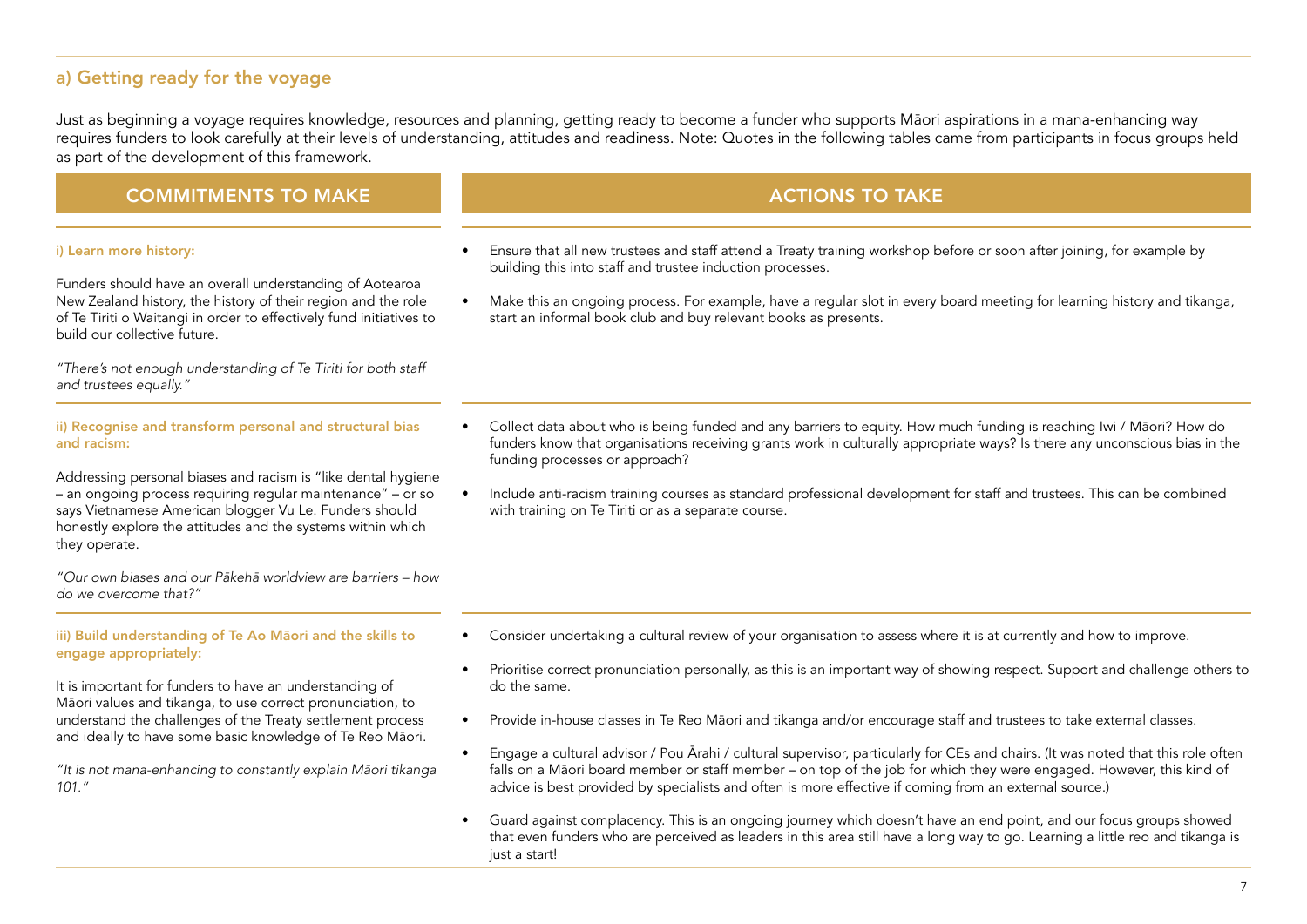#### b) Finding our crew

The second stage of the voyage is to build relationships and work well together so that everyone is ready to undertake the voyage.

#### COMMITMENTS TO MAKE ACTIONS TO TAKE ACTIONS TO TAKE

iv) Develop skills to build authentic and reciprocal relationships with Mana Whenua / Tangata Whenua:

Relationships with Mana Whenua / Tangata Whenua should be mutually beneficial and mana-enhancing, and should avoid tick-box, extractive, burdensome or superficial relationships.

"We don't have an intentional relationship with Mana Whenua."

#### v) Review funder governance and staffing:

Funders who are serious about supporting Māori aspirations need Māori board members and Māori staff. But why would Mana Whenua / Tangata Whenua want to be part of a funder's board and staff? How can a conducive environment be created where everyone thrives and benefits?

"How decision makers are appointed is a barrier – like attracts like and we replicate ourselves on the board/grant committees."

- Take the time to explore and understand our own whakapapa.
- Don't journey alone. Rather than Iwi needing to build multiple funder relationships, form a 'coalition of the willing' with like-minded funders and build relationships together.
- Don't go too quickly and have good guidance. Relationship building with Tangata Whenua / Mana Whenua should be intentional and can be slow. In addition, relationships need to acknowledge the many, multi-dimensional demands already experienced by Iwi, they need to outlast personnel changes and they need to be focussed on reciprocity and long-term, mutual benefit.
- Before engaging staff and board members who whakapapa Māori, ensure that your organisation is ready to do this well. This can be achieved by going through the steps above, particularly the cultural review to assess readiness.
- Boards and staff should include multiple people who understand Te Ao Māori. Aim for good Tangata Whenua representation, and, for regional foundations, aim for Mana Whenua representation as well.
- Review trustee appointment processes are they fit for purpose? Do they provide good mechanisms for appointing trustees with a good understanding of Te Ao Māori? Will they facilitate the creation of a board which reflects the communities being served? If not, consider changing trustee appointment processes, even if this involves reviewing your Trust Deed.
- Taking this one step further, consider adopting Tiriti-based or Waka Hourua models of governance. (See more detail in the next section.)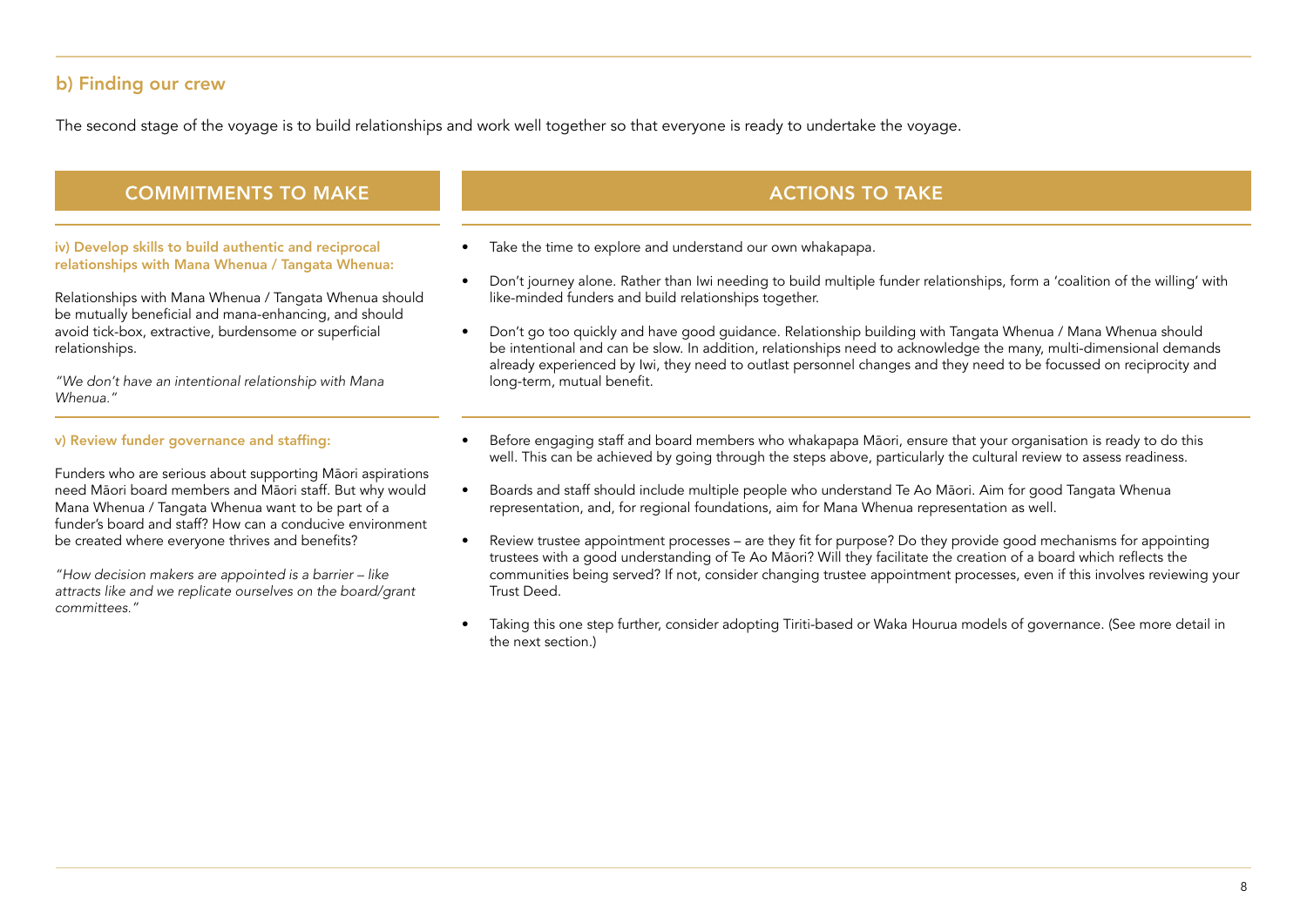#### c) Seeking the Pae Tawhiti (Seeking the far horizon)

The final stage of this journey is about sharing power and finding new and very different ways of doing philanthropy and grantmaking. For example, funding resources, processes and decisions are generally all controlled by funders. But to what extent has this wealth which funders control been built from privilege and inequity, for example from the acquisition and reselling of land that was once held by Māori, and through systems which have for generations ignored the obligations of Te Tiriti? The final stage of this voyage involves the interrogation of privilege, power sharing and reinventing philanthropy in a way that is appropriate for Aotearoa.

#### COMMITMENTS TO MAKE ACTIONS TO TAKE ACTIONS TO TAKE

vi) Find ways to assess and improve the way Mana Whenua / Tangata Whenua are currently funded:

A good first step is to overhaul current approaches and processes for funding Māori aspirations.

"Decision makers don't understand what mana-enhancing means – or choose not to understand."

vii) Reinvent and decolonise philanthropy and its power structures to contribute to nation-building and the creation of the Aotearoa New Zealand of the future:

What if we used models for sharing resources invented here. rather than imported models of philanthropy?

"The tradition of koha and utu in Te Ao Māori is something to be better understood and celebrated across Aotearoa."

#### viii) Build 'Pūtea Mana Motuhake' where Tangata Whenua generate, manage and control funding:

How might funders help build independence and selfdetermination?

"How can we create funding ourselves rather than relying on donors? Let's create our own philanthropy."

- Seek to fund more kaupapa Māori solutions both 'by Māori for Māori' and 'by Māori for all'.
- Approach funding with an attitude of 'what's your kaupapa and how can we help?' This is likely to involve letting go of preconceived ideas of 'what Māori need' and making criteria and outcome assumptions less rigid. It also probably means changing time horizons to think five years, 10 years or even intergenerationally.
- Review grantmaking processes so that funding is holistic, quick and easy to apply for, quick and easy to report on, and, where possible, multi-year. As one Māori grant seeker put it, "I looked at the application form and applying for a 20k grant was more complicated than applying for my mortgage."
- Think relationships before resources. Just as koha is a relatively small part of the pōwhiri process, funding should be a relatively small part of a relationship with Mana Whenua.
- Think reciprocity. Western philanthropy is typically arm's-length and unilateral, while giving and sharing in Te Ao Māori is typically relational and reciprocal. What might reciprocity look like in Aotearoa funding practices? What might reciprocal accountability look like?
- Rethink board roles and structures. Funder board structures usually use Western business models, but is that the most appropriate model for philanthropy in Aotearoa New Zealand? In particular, consider Te Tiriti-based or Waka Hourua models, where equity and partnership is built into the governance and operating structures, and learn from others in the non-profit sector who are experimenting with this approach.
- Hold wānanga on the relationship between philanthropy, Te Ao Māori and nation-building. What are our shared aspirations for the Aotearoa of tomorrow? How can we work together to contribute to this? What relationships and actions will make this a reality?
- Use social procurement to help build the Māori economy, e.g. engage Māori researchers, designers, consultants, caterers, etc.
- Experiment with putting a percentage of annual grant budgets into funds that are managed by and for Māori. These could be shared funds contributed to by multiple funders and could be regional or national. Learn from others who are experimenting with this approach.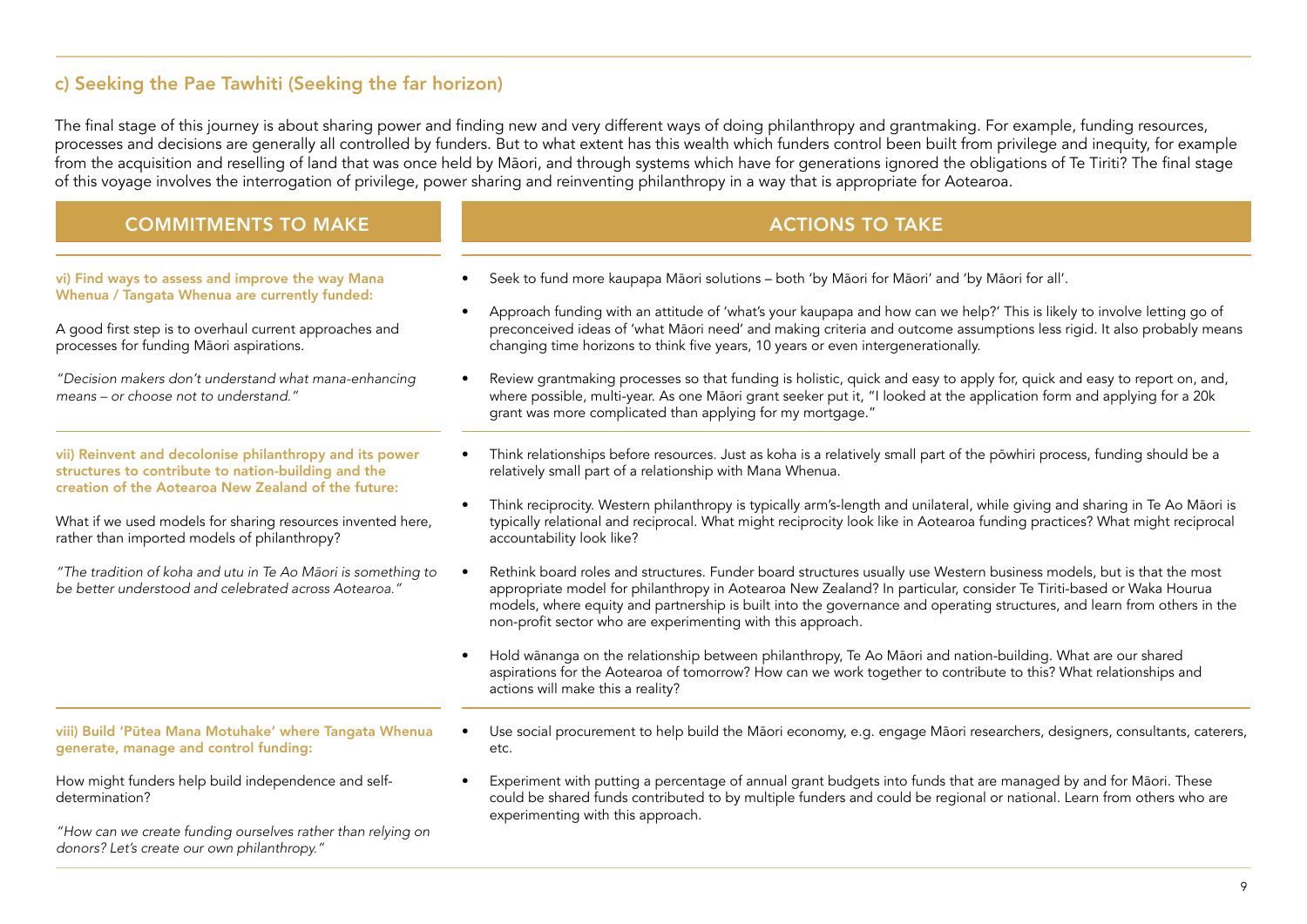### **HELPFUL RESOURCES**

The resources listed below are suggestions only – there are many good options not listed here and everyone's needs are different so not all suggestions will suit everyone. However we hope these are a useful start.

- Resources for learning history: Documentaries and online resources include [The Aotearoa History Show](https://www.rnz.co.nz/programmes/the-aotearoa-history-show) and [Te Ara – The Encyclopedia of New Zealand.](https://teara.govt.nz/en) Books: The Story of a Treaty by Claudia Orange; Tangata Whenua: An Illustrated History by Atholl Anderson, Judith Binney and Aroha Harris; The New Zealand Wars Ngā Pakanga o Aotearoa by Vincent O'Malley.
- Training on Te Tiriti o Waitangi and its relevance for funders: here is a list of Te Tiriti and anti-racism trainers. Trainers on Te Tiriti who have been used by PNZ and funders include Sacha McMeeking, Ben Penetito, Jen Margaret and Dr Ingrid Huygens. In addition PNZ recorded a three-webinar series which features Sacha McMeeking discussing Te Tiriti with funders. Contact PNZ to access these.
- Pronunciation, reo and tikanga: here is an [online pronunciation guide](https://www.tetaurawhiri.govt.nz/en/learn/pronunciation/) from Te Taura Whiri, here is [Te Aka Māori - English online dictionary](https://maoridictionary.co.nz), and examples of organisations providing tikanga and Māori language classes include Te Wānanga o Aotearoa [\(https://www.twoa.ac.nz/ /\)](https://www.twoa.ac.nz), Te Ataarangi [\(https://teataarangi.org.nz/](https://teataarangi.org.nz)  [\)](https://teataarangi.org.nz) and community education providers.
- Cultural supervision: examples of organisations providing this service include Tūmanako Consultants [\(https://www.linkedin.com/in/haimona-waititi](https://www.linkedin.com/in/haimona-waititi-b8a166208/)[b8a166208/\)](https://www.linkedin.com/in/haimona-waititi-b8a166208/) and Tūtira Mai [\(https://www.tutiramai.co.nz/\)](https://www.tutiramai.co.nz).
- Introduction to Te Ao Maori: examples of organisations provide this service include Reo Māori Mai [\(https://www.reomaorimai.co.nz/\)](https://www.reomaorimai.co.nz), and Maurea Consulting through the Te Kaa training programme [\(https://www.tekaa.co.nz/\)](https://www.tekaa.co.nz).
- Marae-based wānanga for philanthropic and grantmaking leaders: PNZ, Tūmanako Consultants [\(https://www.linkedin.com/in/haimona-waititi](https://www.linkedin.com/in/haimona-waititi-b8a166208/)[b8a166208/\)](https://www.linkedin.com/in/haimona-waititi-b8a166208/) and Think Tank Consulting [\(https://thinktank.co.nz/\)](https://thinktank.co.nz) run maraebased wānanga series to support philanthropic and grantmaking trustees, managers and family members to better understand Te Ao Māori and to explore personal and professional relationships with Te Ao Māori. Contact PNZ for more information.
- Options for social procurement of Māori organisations: search Amotai ([www.](https://amotai.nz) [amotai.nz\)](https://amotai.nz) or Whāriki [\(www.whariki.co.nz\).](https://www.whariki.co.nz)
- Support for using more Te Reo Māori in your communications: Okupu offers a translation service or you can find a register of translators at [Te Taura Whiri](https://tetaurawhiri.govt.nz/en/services/national-translators-and-interpreters-register/).
- Cultural reviews: examples of organisations providing this service include Tūmanako Consultants [\(https://www.linkedin.com/in/haimona-waititi](https://www.linkedin.com/in/haimona-waititi-b8a166208/)[b8a166208/\)](https://www.linkedin.com/in/haimona-waititi-b8a166208/) and Maurea Consulting through their Te Kaa (https[://www.tekaa.](https://www.tekaa.co.nz) [co.nz/\)](https://www.tekaa.co.nz) training programme.